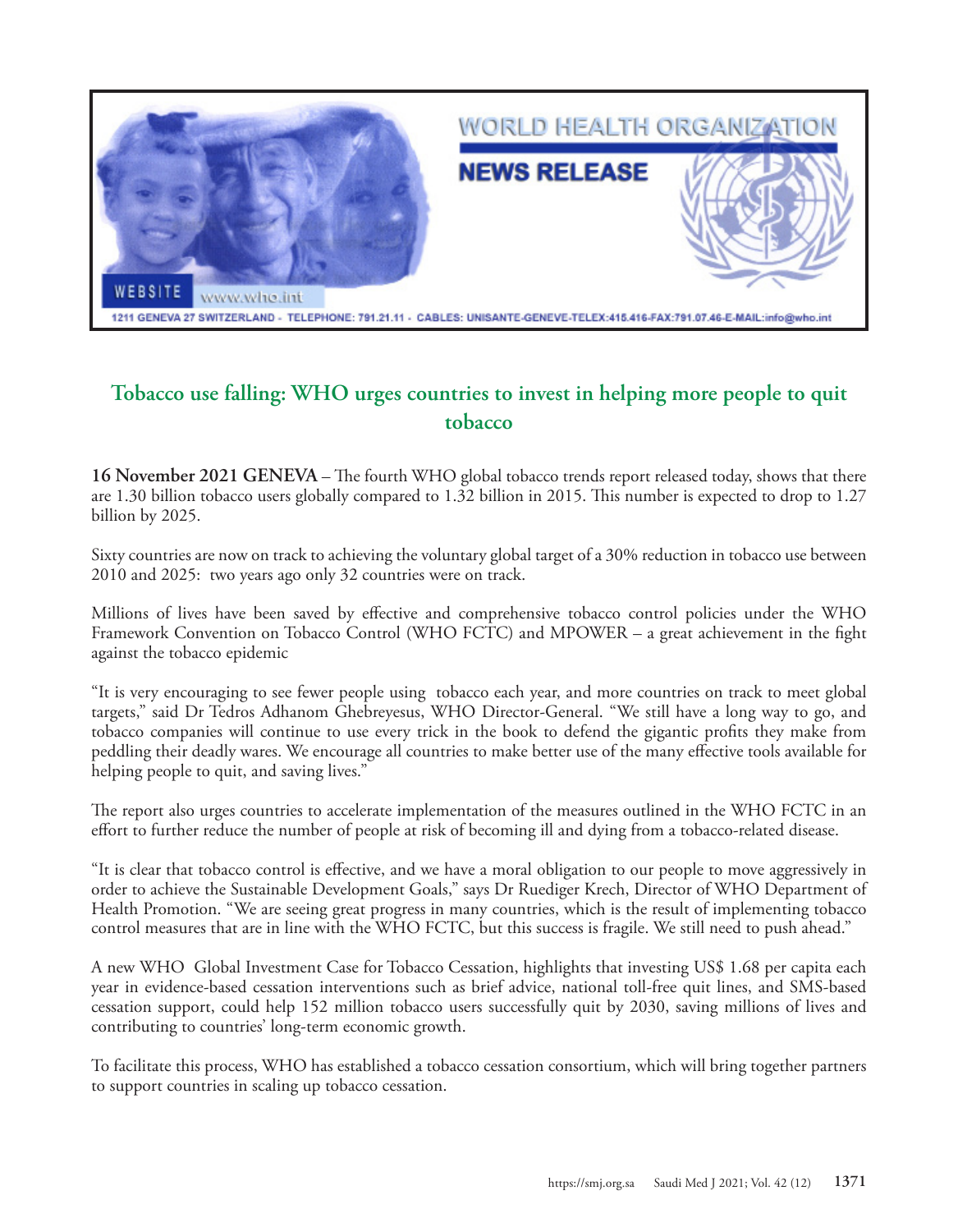The report and the investment case are released right after of the ninth session of the Conference of the Parties (COP9) and during the second session of the Meeting of the Parties (MOP2) to the Protocol to Eliminate Illicit Trade in Tobacco Products.

 Delegates meet to counter the ambitions of the tobacco industry to keep millions hooked on its products, , as recent evidence also show that the tobacco industry used the COVID-19 pandemic to build influence with governments in 80 countries.

## **Key findings of the WHO global report on trends in prevalence of tobacco use 2000–2025:**

In 2020, 22.3% of the global population used tobacco, 36.7% of all men and 7.8% of the world's women.

Target: Currently, 60 countries are on track to achieve the tobacco use reduction target by 2025. Since the last report two years ago, two other regions – the African and South-East Asian regions - have now joined the Americas region on-track to achieve a 30% reduction.

Children: Approximately 38 million children (aged 13-15) currently use tobacco (13 million girls and 25 million boys). In most countries it is illegal for minors to purchase tobacco products. The goal is to achieve zero child tobacco users.

Women: The number of women using tobacco in 2020 was 231 million. The age group with the highest prevalence rate among women for tobacco use is 55-64.

## *Regional trends:*

Trends in the Americas: Of all WHO regions, the steepest decline in prevalence rates over time is seen in the Americas Region. The average rate of tobacco use has gone from 21% in 2010 down to 16% in 2020.

WHO's African Region trend: this region has the lowest average rate of tobacco use at 10% in 2020, down from 15% in 2010.

WHO's European Region trend: in Europe 18% of women still use tobacco – substantially more than in any other region. Women in Europe are the slowest in the world to cut tobacco use. All other WHO regions are on track to reduce tobacco use rates among women by at least 30% by 2025.

WHO's Eastern-Mediterranean Region trend: Pakistan is the only country in this region that's on track to reach the tobacco reduction target. Four of the six countries in the world where tobacco use is increasing are in this region.

WHO's South East Asian Region trend: The region currently has the highest rates of tobacco use, with around 432 million users, or 29% of its population. But this is also the region where tobacco use is declining fastest. The region is likely to reach tobacco use rates similar to the European Region and the Western Pacific Region by 2025.

WHO's Western Pacific Region trend: This is projected to become the region with the highest tobacco use rate among men, with more than 45% of men still using tobacco in 2025.

Policy action: One in three countries are likely to achieve the 30% reduction target, and low-income countries are currently achieving the most progress against tobacco. Upper middle-income countries are, on average, making the slowest progress in reducing tobacco use. In some 29 countries, data quality is low or insufficient to know the trend, so more monitoring is needed.

The data behind these estimates are from 1728 national surveys run by countries between 1990 and 2020, which together asked 97% of the world's population about their tobacco use. Article 20 of the WHO FCTC underlines